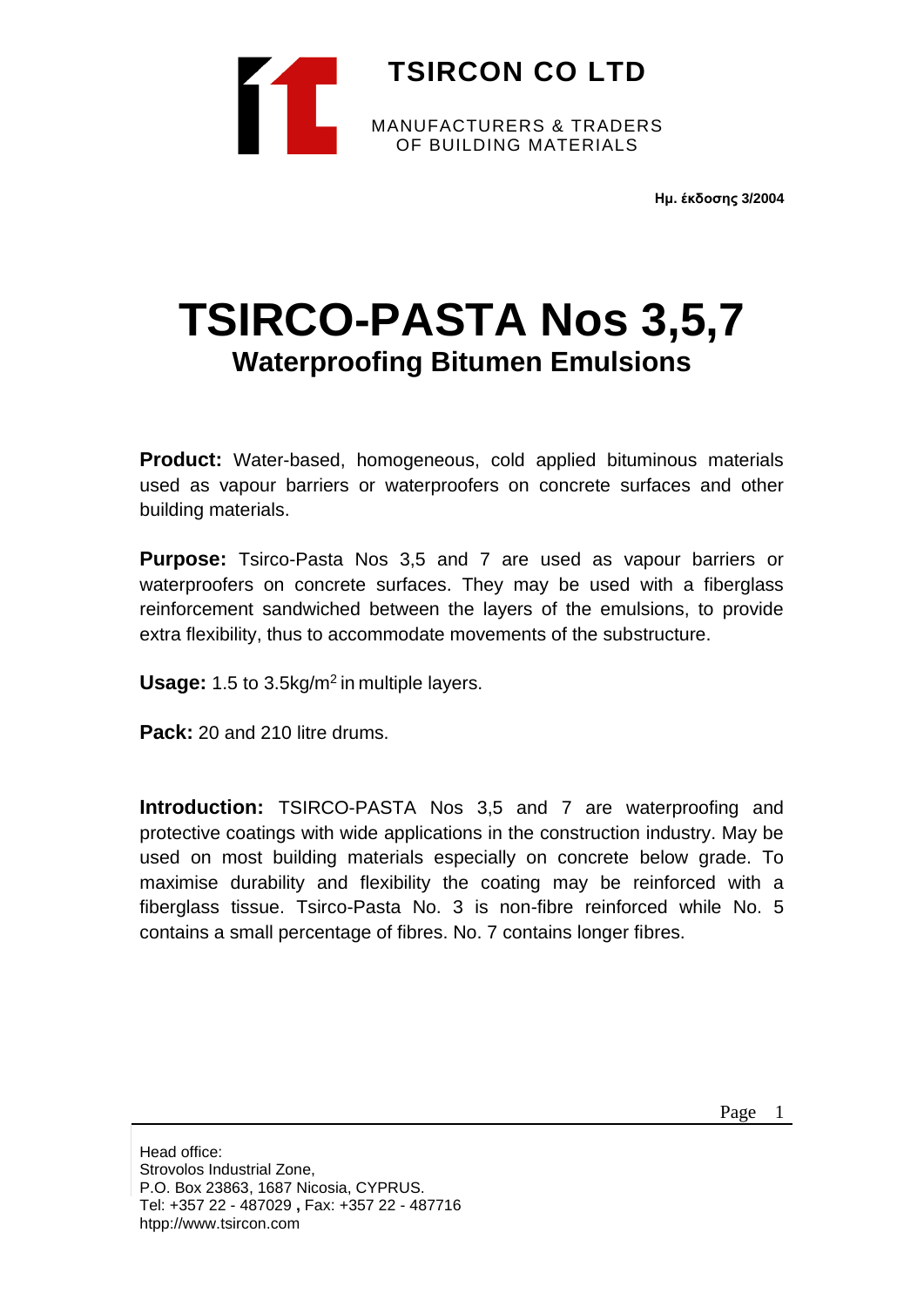

### **Properties:**

Colour: Black Residue: 40-60% Water:60-40% Ash of non volatile:30-50% Drying Time: 3-6 hr depending on weather conditions Fire Resistance: When wet is non-flammable but will burn slowly when dry Toxicity: Non-toxic under normal conditions

| <b>Chemical Resistance</b>  |                                                                     |
|-----------------------------|---------------------------------------------------------------------|
| Dilute acids                | - Resistant                                                         |
| Dilute alkalis              | - Resistant                                                         |
| Aliphatic hydrocarbons      | - Poor                                                              |
| Aromatic hydrocarbons       | - Poor                                                              |
| <b>Chlorinated solvents</b> | - Poor                                                              |
| Salt solution               | - Resistant                                                         |
| Detergent solution          | - Poor                                                              |
| Water                       | - Resistant                                                         |
| Alcohol                     | - Resistant                                                         |
| <b>Flexibility</b>          | - Firm and flexible coating but will soften at<br>high temperatures |
| Shrinkage factor            | - Approximately 45% from wet to dry state.                          |

|                          | No. 3                           | No. 5                           | No. 7                      |
|--------------------------|---------------------------------|---------------------------------|----------------------------|
| Complying                | <b>ASTM</b>                     | <b>ASTM</b>                     | <b>ASTM</b>                |
| specifications:          | 1227-82                         | 1227-82                         | 1227-82                    |
|                          | Type I                          | <b>Type II</b>                  | <b>Type III</b>            |
| Application temperature: | $5^{\circ}$ C-50 $^{\circ}$ C   | $5^0C - 50^0C$                  | $5^0C - 50^0C$             |
| Service temperature:     | $-10^{\circ}$ C $-85^{\circ}$ C | $-10^{\circ}$ C $-85^{\circ}$ C | $-10^0C - 120^0C$          |
| Specific gravity:        | appr. 1.0                       | appr. 1.05                      | appr. 1.1                  |
| Application rate:        | $0.7 - 0.75$                    | $0.7 - 0.75$                    |                            |
|                          | $lt/m^2$ /coat                  | $lt/m^2$ /coat                  | 3.0lt/m <sup>2</sup> /coat |

Head office: Strovolos Industrial Zone, P.O. Box 23863, 1687 Nicosia, CYPRUS. Tel: +357 22 - 487029 **,** Fax: +357 22 - 487716 htpp://www.tsircon.com

Page 2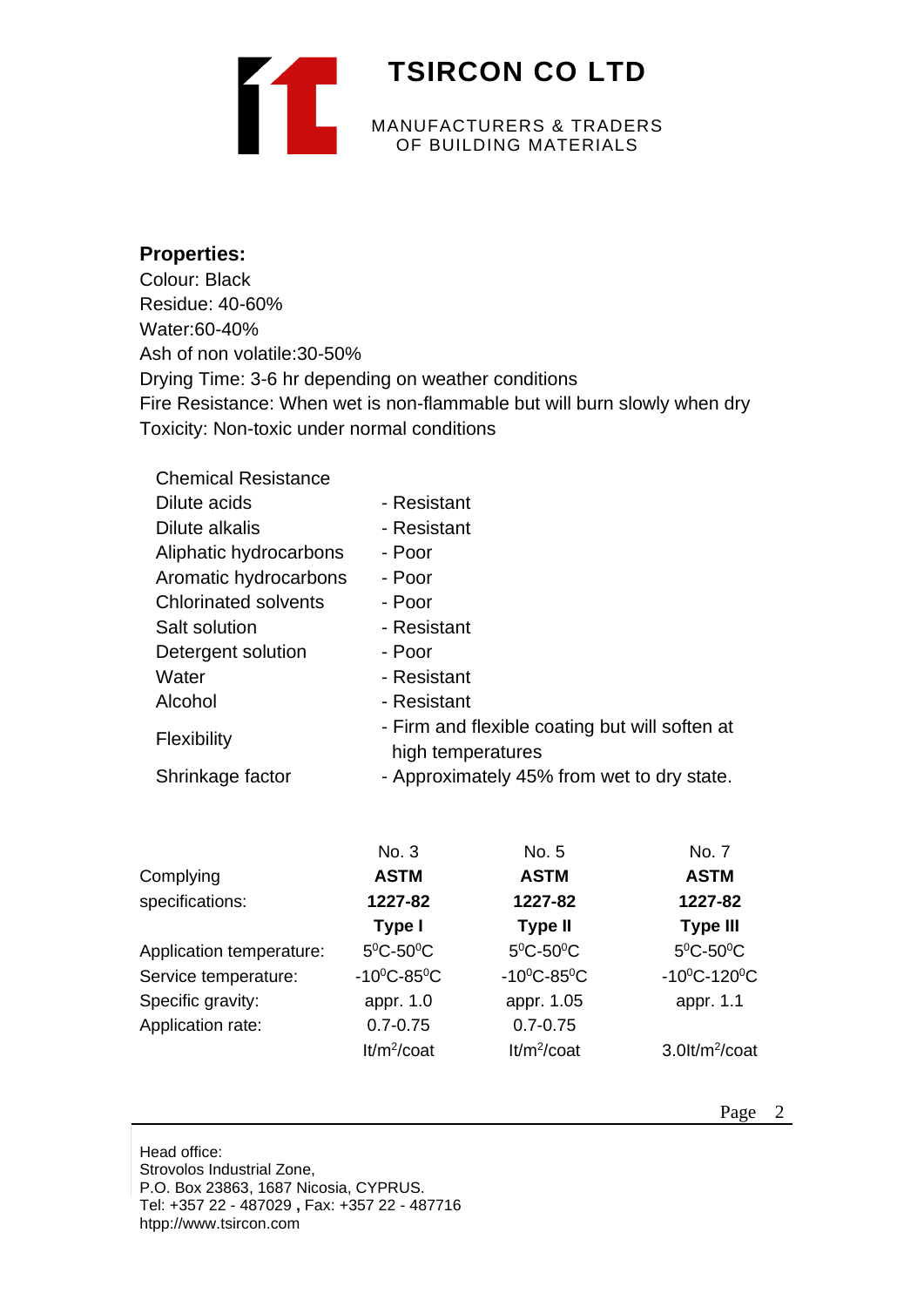

| Water vapour transmission:               | $0.10$ perms       | 0.10 perms       | 0.075 perms      |
|------------------------------------------|--------------------|------------------|------------------|
| Temperate                                | at 1.5mm thickness |                  | at 3mm thickness |
| $(25^{\circ}C, 75\% R.H.)$               |                    |                  |                  |
| Tropical                                 | $0.075$ perms      | 0.075 perms      | 0.04 perms       |
| $(38^{\circ}C, 90\% R.H.)$               | at 1.5mm thickness | at 3mm thickness |                  |
| Water vapour resistance                  | 175 GNs/kg         | 175 GNs/kg       | 240 GNs/kg       |
| Temperate:<br>$(25^{\circ}C, 75\% R.H.)$ | at 1.5mm thickness |                  | at 3mm thickness |
| Tropical                                 | 240 GNs/kg         | 240 GNs/kg       | 480 GNs/kg       |
| (38°C, 90% R.H.)                         | at 1.5mm thickness |                  | at 3mm thickness |

**Where to use:** May be used on almost all building materials such as concrete, asbestos cement, below grade brick & blockwork, roofing felt, mastic asphalt, tiles, insulation etc. Also on metals, lead, copper, zinc etc, as a corrosion-resistant coating. Mainly used for waterproofing of retaining concrete walls, basements etc. or for the renewal of existing waterproofing insulations. Tsirco-Pasta No. 3 may also be used as a primer if diluted with 50% water for the application of Roofing Felts.

### **How to use:**

### **1. Preparation**

All surface to be treated must be free from dust, dirt, oil, grease or loose material.

Head office: Strovolos Industrial Zone, P.O. Box 23863, 1687 Nicosia, CYPRUS. Tel: +357 22 - 487029 **,** Fax: +357 22 - 487716 htpp://www.tsircon.com